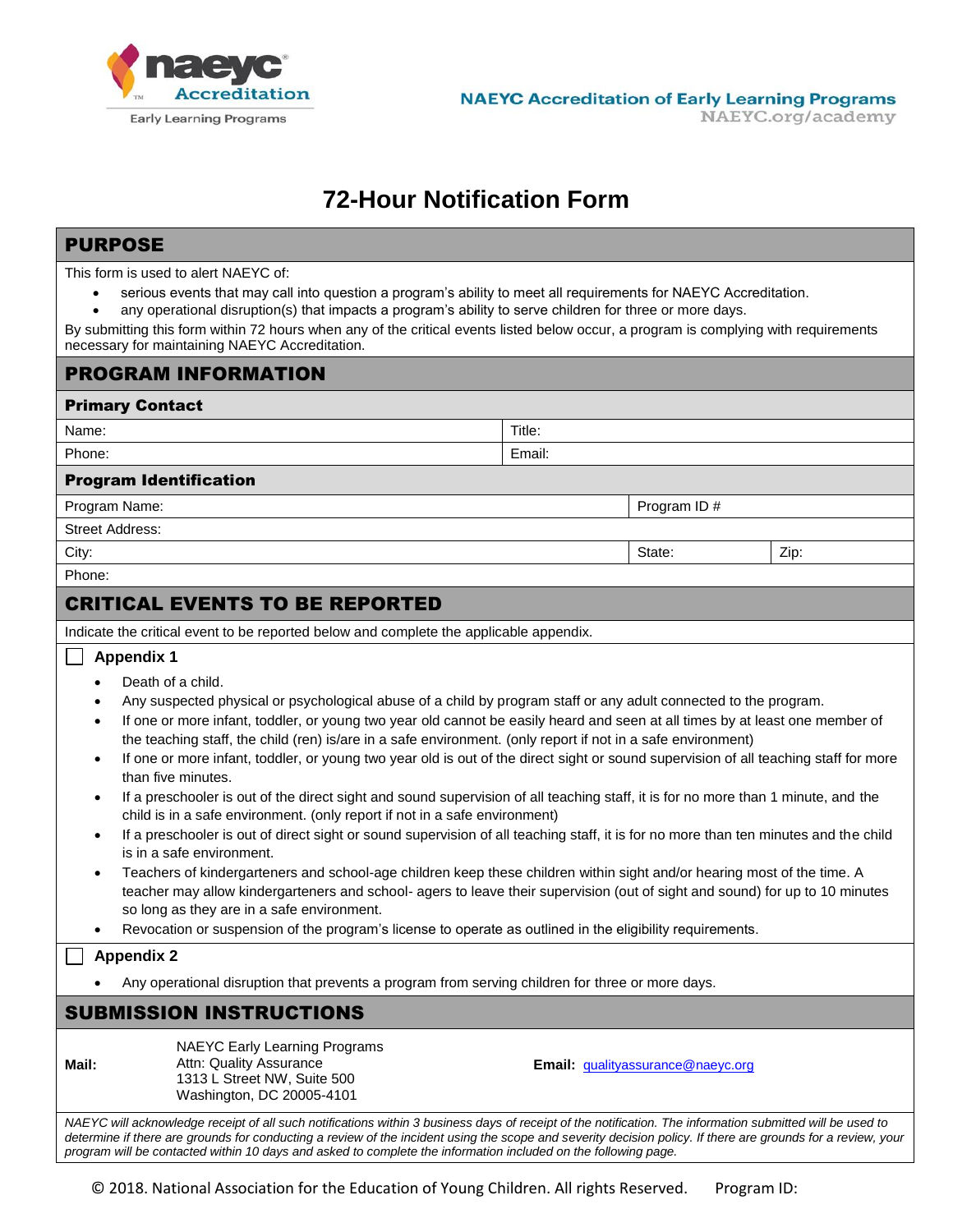# Appendix 1: CRITICAL INCIDENT(S)

| Appendix 1: CRITICAL INCIDENI(S)                                                                                                                                                                                                                                                                                                                                                                                                                                                                                                                                                                                                                                                                                                                                                                                                                                                                                                                                                                                                                                                                                                                                                                                                                                                                    |  |  |  |
|-----------------------------------------------------------------------------------------------------------------------------------------------------------------------------------------------------------------------------------------------------------------------------------------------------------------------------------------------------------------------------------------------------------------------------------------------------------------------------------------------------------------------------------------------------------------------------------------------------------------------------------------------------------------------------------------------------------------------------------------------------------------------------------------------------------------------------------------------------------------------------------------------------------------------------------------------------------------------------------------------------------------------------------------------------------------------------------------------------------------------------------------------------------------------------------------------------------------------------------------------------------------------------------------------------|--|--|--|
| Check all events that you are reporting:                                                                                                                                                                                                                                                                                                                                                                                                                                                                                                                                                                                                                                                                                                                                                                                                                                                                                                                                                                                                                                                                                                                                                                                                                                                            |  |  |  |
| $\Box$ Death of a child.<br>□ Any suspected physical or psychological abuse of a child by Program staff or any adult connected to the program.<br>□ If one or more infant, toddler, or young two year old cannot be easily heard and seen at all times by at least one member of<br>the teaching staff, the child (ren) is/are in a safe environment.<br>□ If one or more infant, toddler, or young two year old is out of the direct sight or sound supervision of all teaching staff for<br>more than five minutes.<br>If a preschooler is out of the direct sight and sound supervision of all teaching staff, it is for no more than 1 minute, and the<br>child is in a safe environment.<br>$\Box$ If a preschooler is out of direct sight or sound supervision of all teaching staff, it is for no more than ten minutes and the<br>child is in a safe environment.<br>□ Teachers of Kindergarteners and school-age children keep these children within sight and/or hearing most of the time. A<br>teacher may allow kindergarteners and school- agers to leave their supervision (out of sight and sound) for up to 10<br>minutes so long as they are in a safe environment.<br>□ Revocation or suspension of the program's license to operate as outlined in the eligibility requirements. |  |  |  |
| Yes<br>Have you notified families served by the program of this incident?<br>No                                                                                                                                                                                                                                                                                                                                                                                                                                                                                                                                                                                                                                                                                                                                                                                                                                                                                                                                                                                                                                                                                                                                                                                                                     |  |  |  |
| Have you notified licensing or your regulatory body regarding this incident?<br>No<br>Yes - If yes please attach documentation                                                                                                                                                                                                                                                                                                                                                                                                                                                                                                                                                                                                                                                                                                                                                                                                                                                                                                                                                                                                                                                                                                                                                                      |  |  |  |
| <b>Details of Critical Incident(s)</b>                                                                                                                                                                                                                                                                                                                                                                                                                                                                                                                                                                                                                                                                                                                                                                                                                                                                                                                                                                                                                                                                                                                                                                                                                                                              |  |  |  |
| Remove all personal identifying information, including names of children and program staff, before submission. See our<br>redacting guidelines                                                                                                                                                                                                                                                                                                                                                                                                                                                                                                                                                                                                                                                                                                                                                                                                                                                                                                                                                                                                                                                                                                                                                      |  |  |  |
| Date the incident(s) occurred:                                                                                                                                                                                                                                                                                                                                                                                                                                                                                                                                                                                                                                                                                                                                                                                                                                                                                                                                                                                                                                                                                                                                                                                                                                                                      |  |  |  |
| Duration/time of the incident(s):                                                                                                                                                                                                                                                                                                                                                                                                                                                                                                                                                                                                                                                                                                                                                                                                                                                                                                                                                                                                                                                                                                                                                                                                                                                                   |  |  |  |
| Age of the child(ren):                                                                                                                                                                                                                                                                                                                                                                                                                                                                                                                                                                                                                                                                                                                                                                                                                                                                                                                                                                                                                                                                                                                                                                                                                                                                              |  |  |  |
| Age category child(ren) are assigned to:<br>Child(ren) assigned class name:<br>Infant   Toddler/Twos   Preschool  <br>Kindergarten                                                                                                                                                                                                                                                                                                                                                                                                                                                                                                                                                                                                                                                                                                                                                                                                                                                                                                                                                                                                                                                                                                                                                                  |  |  |  |
| Location where incident(s) occurred (playground, park, hallway etc):                                                                                                                                                                                                                                                                                                                                                                                                                                                                                                                                                                                                                                                                                                                                                                                                                                                                                                                                                                                                                                                                                                                                                                                                                                |  |  |  |
| Please provide a detailed description of the incident(s):                                                                                                                                                                                                                                                                                                                                                                                                                                                                                                                                                                                                                                                                                                                                                                                                                                                                                                                                                                                                                                                                                                                                                                                                                                           |  |  |  |
| Describe the program's response, including its analysis of the root causes of the incident and subsequent actions (such as personnel<br>actions):                                                                                                                                                                                                                                                                                                                                                                                                                                                                                                                                                                                                                                                                                                                                                                                                                                                                                                                                                                                                                                                                                                                                                   |  |  |  |
| It is the responsibility of the program to ensure the confidential or sensitive information is redacted when submitting documentation that<br>is requested according to the NAEYC scope and severity decision policy. NAEYC does not require personal information such as names<br>of children and teaching staff in order to review any incidents that may have occurred at the program. See our redacting guidelines                                                                                                                                                                                                                                                                                                                                                                                                                                                                                                                                                                                                                                                                                                                                                                                                                                                                              |  |  |  |
| Include in the submission:<br>A copy of any diagrams or pictures of the location.<br>A copy of the relevant written policies/procedures in place prior to the incident(s)<br>A copy of the new policies/procedures or ongoing improvement plans put into place after the incident(s)<br>A copy of the licensing/regulatory report specifically related to the incident(s), if available.<br>Attach documentation of the status or results, regardless of the outcome, of any investigations by ALL licensing, regulatory, medical<br>examiner, police or other authorities regarding the incident. Please include:<br>Corrective Action Plan detailing actions or steps that have or will be taken to correct the incident, if available<br>Any administrative action ranging from a written reprimand, to the issuance of a provisional license, to a summary suspension if<br>there is an immediate and present danger to children, if available.                                                                                                                                                                                                                                                                                                                                                 |  |  |  |